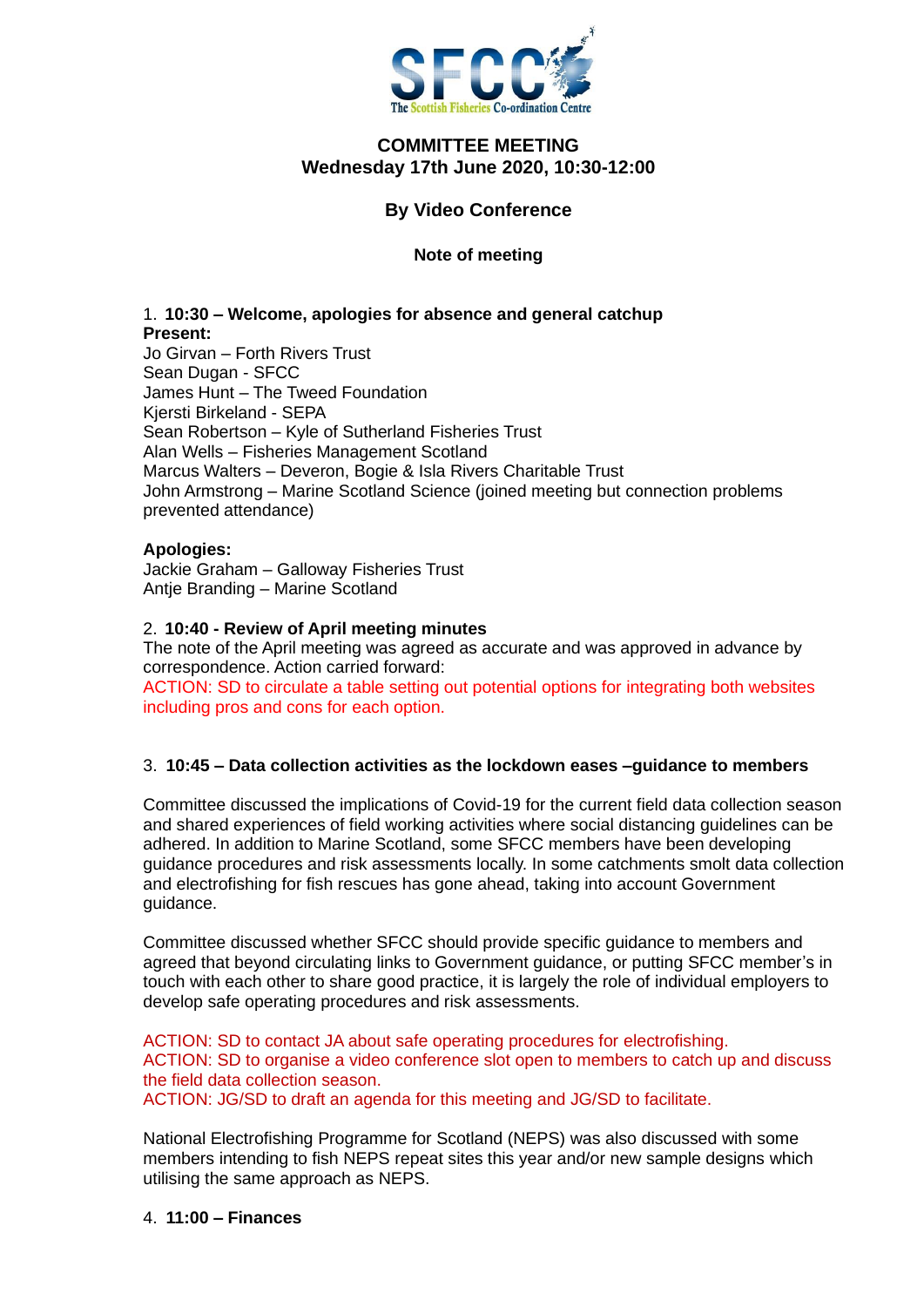SD reported that there has been minimal financial activity for SFCC and that reporting is moving over to a new automated system. Cashflow reports will be provided to committee in the coming weeks.

14 out of 25 members (including SEPA) have so far paid subscriptions. 2 members have taken up the offer of making a partial payment of £500. ACTION: Committee to assess the state of play at the August committee meeting and progress discussions with any outstanding members from there.

#### 5. **11:15 – Progress on database hosting transition**

SD reported significant progress in securing a new hosting solution for the SFCC Database. However, SFCC's database provider, EMIS Health has been slow to respond about the transition process. This is likely exacerbated by Covid-19 as EMIS runs the majority of GP practice IT systems and also numerous social care IT services.

In parallel, SD has been developing new hosting options with the SFCC database developer. The developer was instrumental in the original design and build of our database from 2008 and has continued to provide support including delivery of updates in 2018. He has offered to facilitate the transition to a new hosting provider, and thereafter to provide ongoing support and maintenance as required. 3 different costing options with Microsoft Azure and OVHCloud were provided for consideration by committee.

ACTION: SD to provide further detail to committee and a decision to be taken by August committee meeting. ACTION: SD to ask developer about provisions for resilience and hand-over during a worstcase scenario

#### 6. **11:30 – SFCC member communication**

See agenda item 3 for related actions.

ACTION: JH to convene a video call get-together for SFCC members who operate fish counters by November committee meeting.

#### 7. **11:45 - Fish Monitoring Accreditation Scheme**

SD circulated a draft proposal from Institute of Fisheries Management shortly before the meeting. The key driver for this scheme is the growing need for robust data collection and the fact that freshwater fisheries monitoring is one of the few environmental monitoring disciplines without an overarching industry standard accreditation. This initiative seeks to address these needs through development of an accreditation scheme.

Rather than focus on a specific type of survey (such as electrofishing) this initiative would pull together broad principals for all types of fisheries survey and cover aspects such as survey design, survey purpose, legal requirements, fish welfare, health and safety and the principals of good data recording and archiving.

Paul Coulson, director of IFM invited SD to attend meetings to develop early thinking and terms of reference for this initiative. The group comprises government, academic and IFM representatives from England and Wales.

SFCC committee queried the target audience for this initiative and whether this initiative would replicate SFCC's unique selling point in Scotland. It was agreed that wider input from different bodies in Scotland was required to ensure that any developing accreditation would take account of the specific landscape and established processes in Scotland which differ from England and Wales.

ACTION: SFCC committee to comment on the draft proposal by correspondence